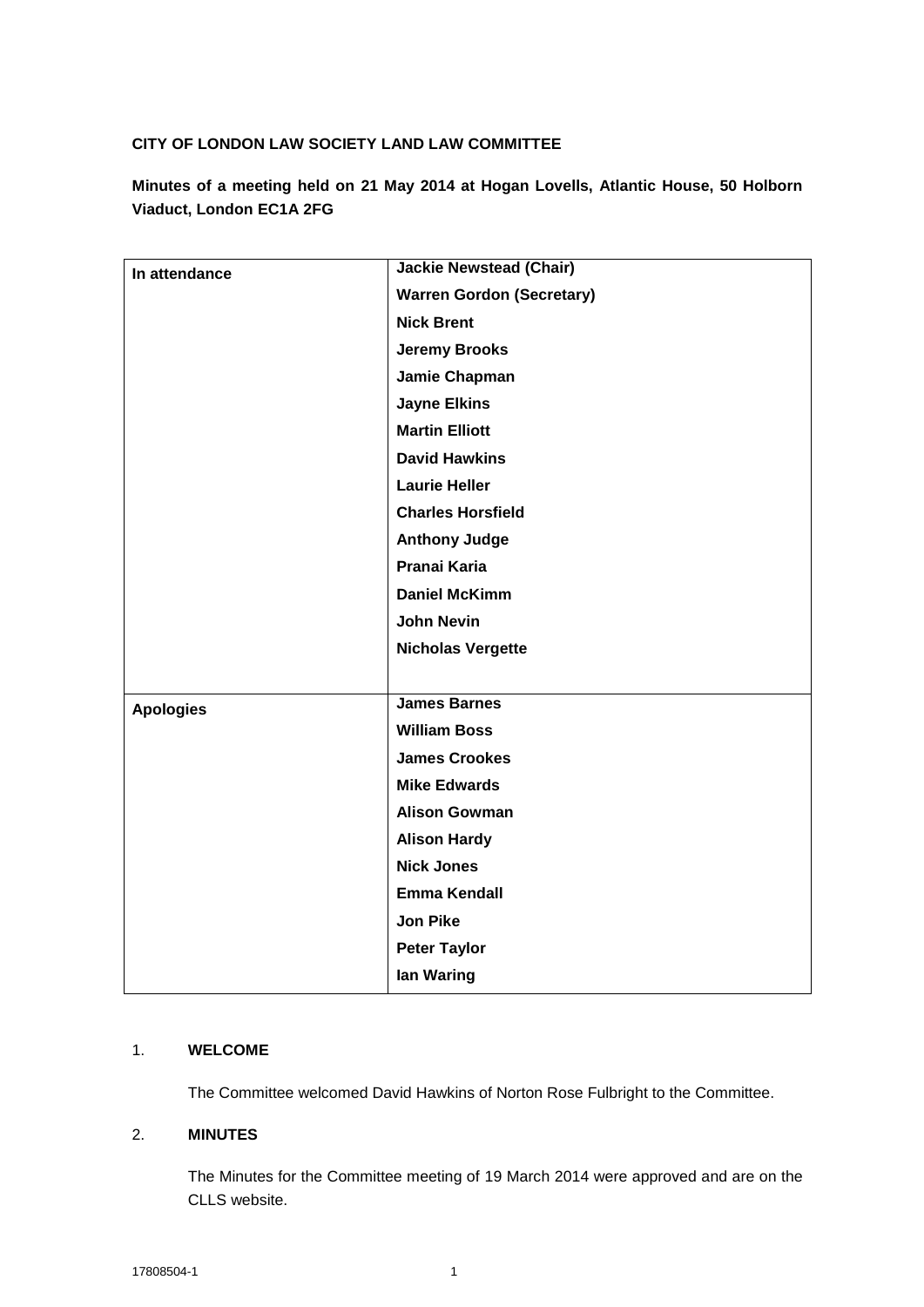#### **3. CERTIFICATE OF TITLE – WRAPPER DOCUMENT**

Following the March 2014 Committee meeting, Warren Gordon updated the draft of the wrapper document for the Certificate of title to reflect the comments made and the revised draft was re-circulated to the Committee and discussed at this Committee meeting.

The Committee has noticed the increasing use on transactions of what are colloquially known as "wrapper" documents. A common context for the wrapper is that a property has been purchased and the solicitors acting for the purchaser produced a report on title in relation to the acquisition for the purchaser's benefit. Within a short period after the production of the report, the new owner of the property wishes to re-finance the property and the party providing the finance requires a certificate of title for its benefit in the form of the Committee's Certificate of Title (Seventh Edition 2012).

Since the report was produced recently, there is considerable sense from an efficiency perspective for the solicitors, who provided the report, to re-issue it for the funder's benefit. However, since the funder requires the CLLS certificate of title, its front end must wrap around the report and certain additional confirmations have to be given by the certifying solicitors so that the funder ends up with the benefit of a document equivalent to what it would have received if the certificate itself had been provided. The Committee has produced a document to fulfil that purpose, which is called a "Certificate Wrapper".

The key provision of the Certificate Wrapper is clause 12. By this provision, the certifying solicitors, in effect, confirm that they have undertaken the process that they would have carried out to produce the certificate and that matters affecting or relating to the property, the headlease and/or occupational leases that would have been revealed or disclosed by the certificate are set out in the Certificate Wrapper, the original report or in a disclosure (contained in the Additional Disclosures Schedule in the Certificate Wrapper).

Since the Certificate Wrapper creates the equivalent of the CLLS certificate of title, the confirmation in clause 12 is subject to the same caveats, assumptions and qualifications as are contained in the certificate. Likewise, in order to produce the Certificate Wrapper, the certifying solicitors must undertake the same due diligence process and obtain the same confirmations as they would have had to do to provide the certificate.

The Certificate Wrapper is only suitable for use if the relevant report on title covers the matters dealt with by the certificate in relation to the property, benefits and incumbrances, matters affecting the property, the lease (for a leasehold title) and occupational leases. If the report does not cover such matters or the report is sufficiently old so that substantial disclosure would have to be made in the Certificate Wrapper, its efficiency benefits are undermined and a CLLS certificate should be used instead.

If the intention is for the Certificate Wrapper to be the equivalent of the CLLS certificate, there should be no watering down of clause 12 or other parts of the Certificate Wrapper. While the Committee acknowledges and accepts that a wrapper for the certificate can be in a different form if that is what the parties agree, the parties should understand that any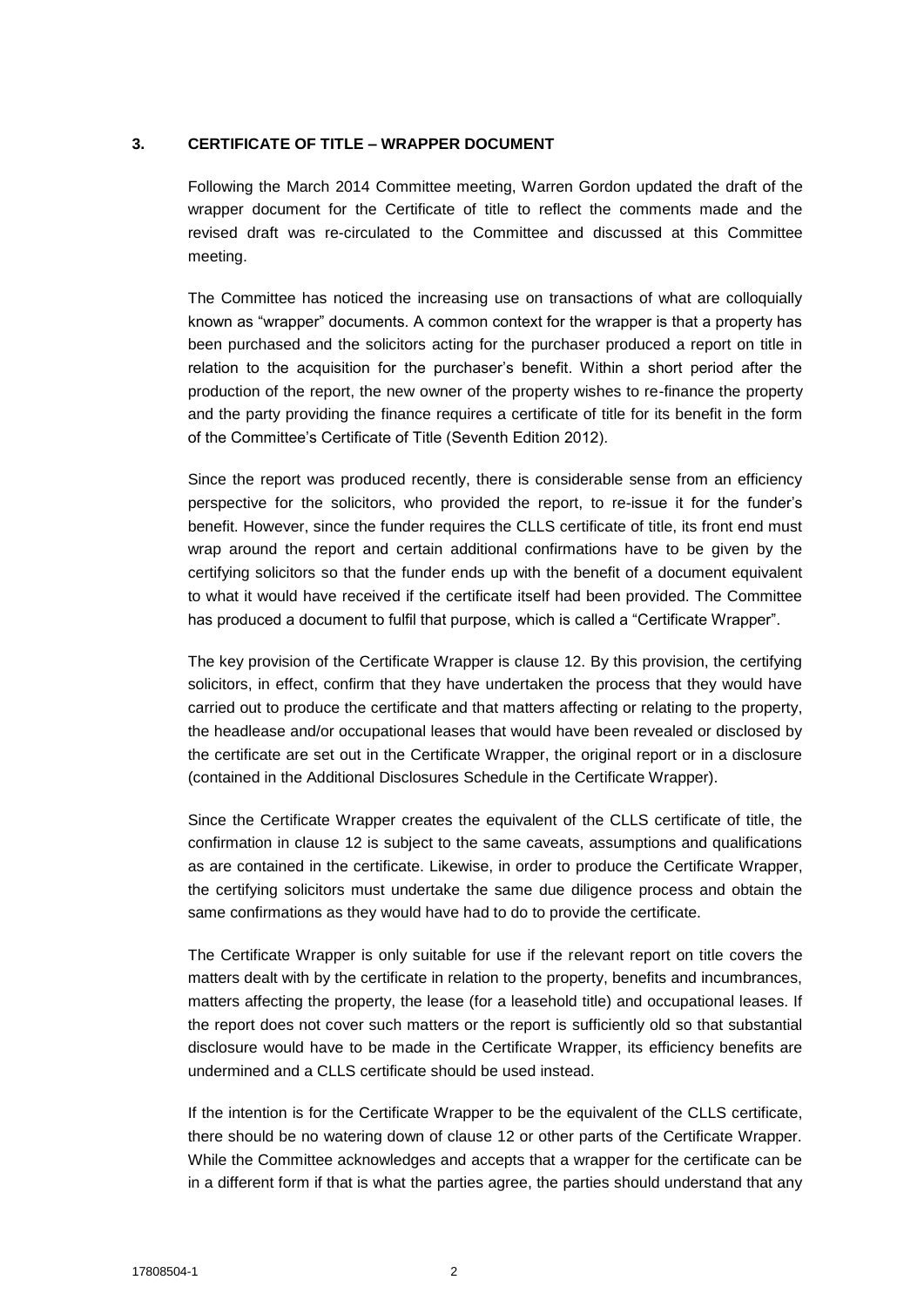such watering down or other difference has the consequence that the funder or other recipient is not receiving the equivalent of the certificate.

If there are certain parts of the report on title that are not required for the certificate, the parties can agree to carve them out of the Certificate Wrapper.

Warren agreed to update the draft to reflect the discussions at this meeting and will also add a 1-2 page introduction and guidance section. This will then be re-circulated to the Committee for final approval.

#### **4**. **UPDATING CERTIFICATE OF TITLE**

The Committee agreed that each edition of the Committee's Certificate of title will last 5 years. So the 8th edition will be launched in 2017. Mid-way through this 5 year cycle, an "erratum" document will be produced highlighting points picked up since the current edition went live. This document can be published on the CLLS website and the points highlighted can possibly be incorporated in a 2015 version of the 7th edition. Alternatively, the Committee may choose to defer incorporating the changes until 2017 and the 8th edition. Clearly, if a serious defect is discovered in the Certificate or a change in the law requires a change in the Certificate, such changes can be made there and then without waiting for the next scheduled review or edition.

#### **5. CERTIFICATE OF TITLE AND DISCLOSURE OF TITLE INSURANCE POLICIES**

Reference should not be made to specific defective title insurance policies as a disclosure in the Certificate before a specific purchaser has been identified. References to such policies in Certificates held on extranets or referred to in auction particulars (where no purchaser(s) has been identified) can invalidate the insurance and, if in doubt, the insurers should be consulted.

### **6. CLLS LAND LAW COMMITTEE RESPONSE TO BIS CONSULTATION ON FUTURE OF LAND REGISTRY**

The Committee's response to the BIS consultation on the Land Registry's future was sent to BIS and can be found here

[http://www.citysolicitors.org.uk/attachments/article/114/20140320%20CLLS%20response](http://www.citysolicitors.org.uk/attachments/article/114/20140320%20CLLS%20response%20to%20BIS%20consultation%20) [%20to%20BIS%20consultation%20'Land%20Registry%20-](http://www.citysolicitors.org.uk/attachments/article/114/20140320%20CLLS%20response%20to%20BIS%20consultation%20) [%20new%20service%20delivery%20company'%20\(final\).pdf](http://www.citysolicitors.org.uk/attachments/article/114/20140320%20CLLS%20response%20to%20BIS%20consultation%20) .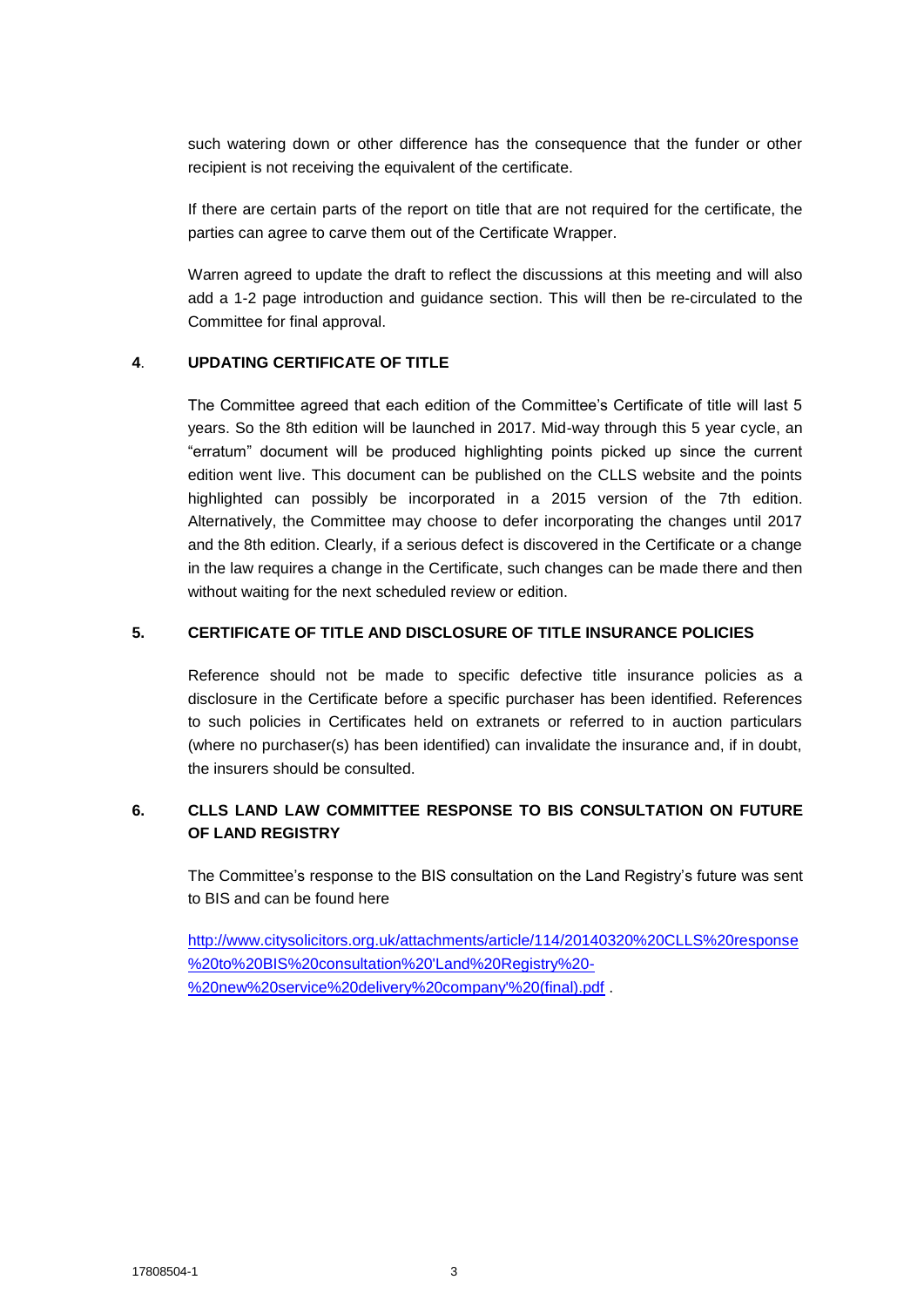# **7. LAND REGISTRY'S DESTRUCTION OF ORIGINAL DOCUMENTS IF SUBMITTED ON POSTAL APPLICATIONS**

From Monday 30 June 2014, the Land Registry will no longer require original documents to be sent when application is made to change the register of a registered property by post or through an electronic channel. Instead, the Land Registry only needs certified copies of deeds or documents to be sent with applications.

Critically, if an original document is sent to the Land Registry on or after 30 June, the Land Registry will accept it, but it will be scanned and then destroyed.

Prior to 30 June, the Land Registry returns original documents that are submitted with certified copies. On or after 30 June, this will no longer happen; the Land Registry will destroy both the original document and certified copies after scanning. Therefore, careful consideration should be given before sending in original documents.

This change does not apply to first registrations - applications for first registration will still need original documents.

Land Registry has made this change to align the registration processes for paper applications and applications made through e-DRS (e-DRS only accepts certified copies).

A consequence of this change is that solicitors may have original documents that they may not previously have held. Check lender's requirements for the retention of originals such as mortgages. Firms should review their rules for handling deeds in the light of this change.

In relation to e-DRS (which enables documents to be electronically submitted to the Land Registry), be aware of the risk management implications of providing the requisite certificate in relation to the scanned documentation, for example, ensure that secretaries seek fee earner approval before selecting the relevant certificate. E-DRS is an attractive option as a result of the half price Land Registry fee for applications through e-DRS.

# **8. CONCERNS ABOUT "FARNDALE" DECISION ON COMMERCIAL ASSETS SUCH AS STUDENT ACCOMMODATION**

The legislation governing residential property has, in certain instances, gone beyond the scope of what was originally intended by the draftsmen. This is particularly so in relation to the right under Part II of the Leasehold Reform, Housing and Urban Development Act 1993 for qualifying tenants to take extended leases at a peppercorn rent in return for payment of a premium: a right created to "protect individual homeowners from being thrown out of their home at the end of their long lease".

The definition of residential could potentially be extended, following decisions such as Farndale Court Freehold Ltd v G&O Rents Ltd (2011), unreported, Central London County Court, which suggest that commercial assets such as student accommodation could be included within the scope of residential.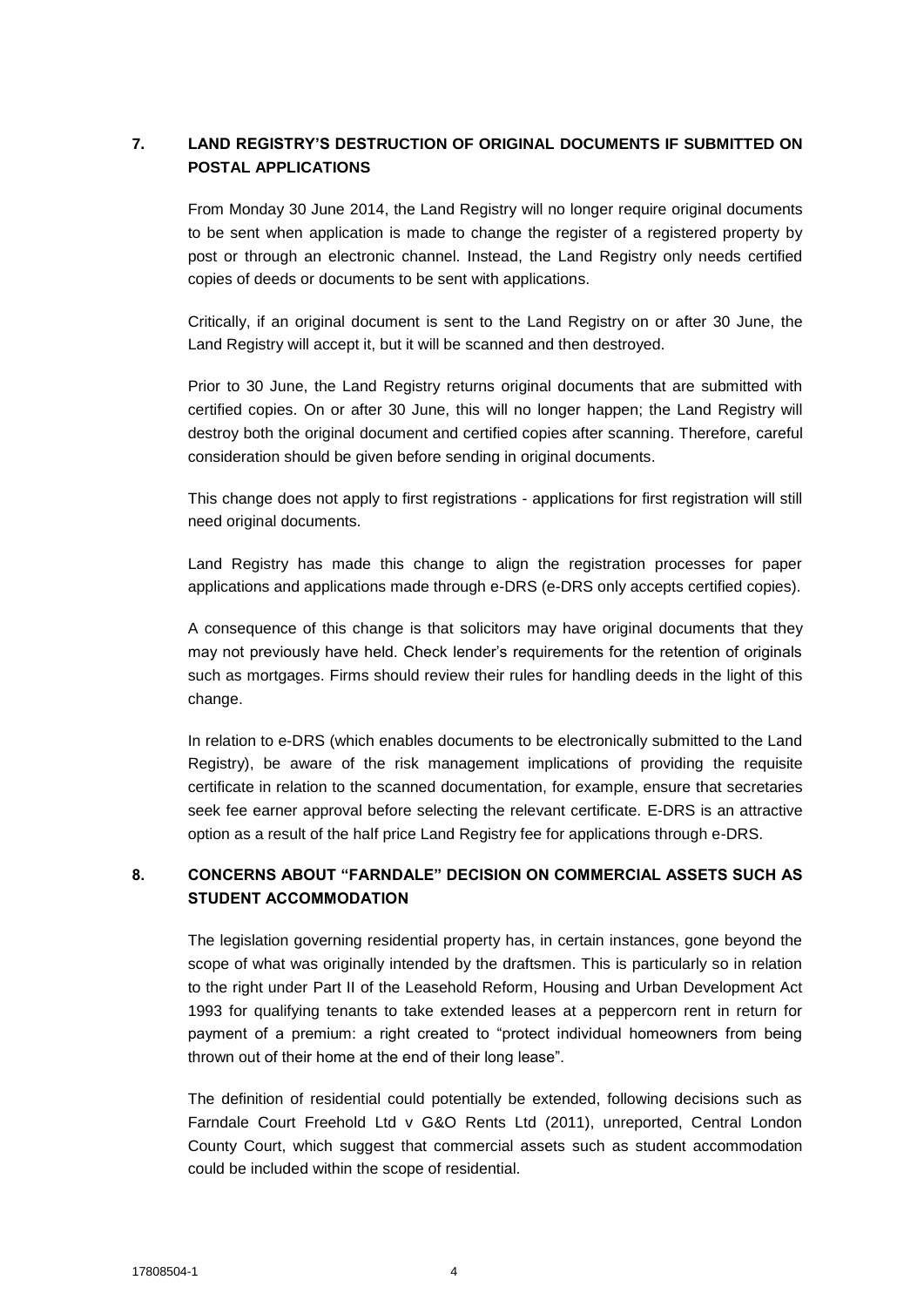For investors, this is an emerging practical problem. Potentially, if a block of student accommodation is acquired as a long–term investment and it is leased back to someone to manage it, if they have a lease for more than 21 years, they could pay the investor some money and extend the term for an extra 90 years. In so doing, they buy out the rental income, which defeats the object for the investor of putting the arrangement in place, as the investor wants regular income.

There will be those who argue that the legislation should not apply in such situations because the leases in question are business tenancies under the Landlord and Tenant Act 1954. However, particularly since the amendments introduced by the Commonhold and Leasehold Reform Act 2002 came into force (removing the requirement for the tenant to be in occupation), the legislation is "open to being interpreted" in such a way that it might apply to premises that do not fit with a traditional perception of residential.

As to the question whether investors have been put off by it, thus far, the answer appears to be no, although the suspicion is that some of the smaller investors will be a bit wary of it. The way around this issue requires additional work – either by putting layers of leases in place or splitting up the term granted, both of which have a bearing on cost. It is also questionable whether it is likely in practice that the manager would seek to buy out the rental income.

This note on the implications of *Farndale* is mostly based on an Estates Gazette article dated 1 February 2014 featuring comments of the Chair on this issue among others.

# **9. REPORTING TO CLIENT ON SIGNIFICANT DISCREPANCY IN PRICE STATED AT LAND REGISTRY**

Be alert to significant discrepancies between a recent Land Registry price and the valuation on a re-financing and advise a lender client accordingly. While the issue was highlighted by the E-Surv case (link below), the point was already relevant in an undervalue context.

*[E. SURV LIMITED V GOLDSMITH WILLIAMS SOLICITORS](http://www.bailii.org/cgi-bin/markup.cgi?doc=/ew/cases/EWHC/Ch/2014/1104.html&query=title+(+e.surv+)&method=boolean)*

### **10. CAPITAL ALLOWANCES CHANGES FROM APRIL 2014**

On the capital allowances changes from April 2014, buyers in particular should ensure sale contracts have wording protecting their capital allowances position, because if they do not, they are likely to lose the right to claim potentially valuable capital allowances.

### **11. UPDATE ON CIL DRAFTING PROJECT**

As to the CIL drafting project, the CIL wording and guidance notes are with the CLLS Planning committee whose response is expected shortly.